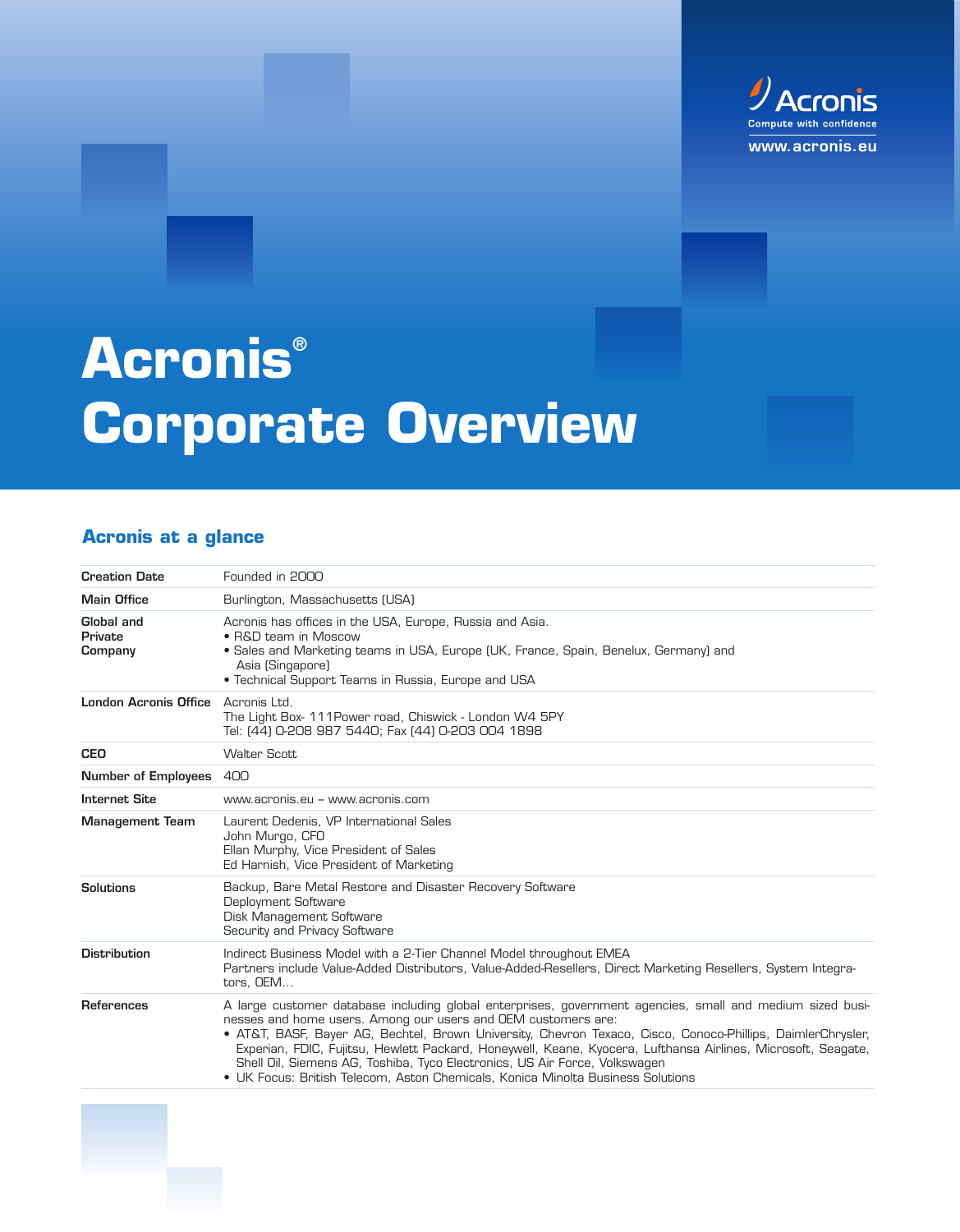

# Acronis Overview

Acronis provides advanced, scalable storage management and disaster recovery software that helps enterprises safeguard their information and assures the availability, security, integrity and recoverability of their infrastructure.

Acronis' patented disk imaging and disk management technology have won broad industry acclaim and numerous awards for excellence in data protection, backup and recovery, system deployment, and server migration for both physical and virtual servers.

Its flagship product, Acronis True Image, is a leading commercial diskimaging and bare-metal restore solution for Windows and Linux servers, as well as being an automated system portability and migration tool.

Since 2002, Acronis True Image has been the solution of choice for small to mid-size businesses to the Fortune 500 in the banking, professional services, healthcare, technology, retail, government and manufacturing markets.

Acronis is a premier provider of Storage Management software and solutions for both physical and virtual environments. Acronis is committed to develop advanced technologies and features to support its customers' business objectives.

# **Data Protection and Disaster Recovery Industry Background**

The driving forces for the growth of the disaster recovery and storage management software industry are:

- The rapid growth of data
- The need to protect and manage that data.
- •The ability to restore data immediately after a significant data loss

Data is widely considered to be one of an organization's most valued assets. The increasing reliance on critical enterprise software applications such as e-mail, relational databases, enterprise resource planning, customer relationship management, and workgroup collaboration tools is resulting in the rapid growth of data across all enterprises. New government regulations as well as company policies requiring data preservation are expanding the proportion of data that must be archived and easily accessible for future use. In addition, ensuring the security and integrity of the data has become a critical task as regulatory compliance and corporate governance objectives affecting many organizations mandate the creation of multiple copies of data with longer and more complex retention requirements. Gartner estimates that two out of five companies that experience a disaster will go out of business within five years as a result of the event.

It's important to remember that not all "disasters" are natural disasters. In fact, a disaster can be any interruption to business operations that impacts the company beyond what the IT manager might define as "acceptable downtime." A one-hour interruption for a Web server might be an inconvenience to a company with a static Web site but a huge financial loss to a company that does Web-based business transactions. Gartner's report notes that application failures are responsible for 40% of downtime; operator error is responsible for 40% of downtime; systems and environmental problems, such as hardware failures, are responsible for 20% of downtime; and less than 5% of downtime is due to a natural disaster, such as a fire, flood or earthquake, or to terrorist attacks.

Finally, data storage has transitioned from being server-attached to becoming widely distributed across local and global networked storage systems. This transition has been driven by the growth of data, the pervasive use of distributed critical enterprise software applications, the decrease in disk cost and the demand for 24/7 business continuity.

#### **Acronis Technology**

Acronis' solutions are based on its patented disk imaging technology. A disk image is an exact copy of a computer or server hard disk. The snapshot contains everything the server or computer needs to run — operating systems, applications, configuration files, user settings, and data. Our disk imaging technology creates faster backups and restores and improves return on investments than traditional backup technologies.

Two popular backup strategies are present on the market — disk imaging and filebased backups. However these take different approaches when addressing disaster recovery requirements. Much of the popular backup software today is simply file and folder backup software. Although it is possible to do a complete file-based backup, this strategy is flawed since Windows is not able to copy files currently in use by Windows or any other application. That means a file backup does not save hidden files or some system and configuration files. In the end, the resulting backup is fatally flawed and cannot be used to restore a disk back to a usable form unless the entire process is conducted from the DOS prompt. From a materials and time standpoint, this is an expensive and inadequate solution, since it causes the server to be taken offline during the backup and can inconvenience and interrupt the normal server operations.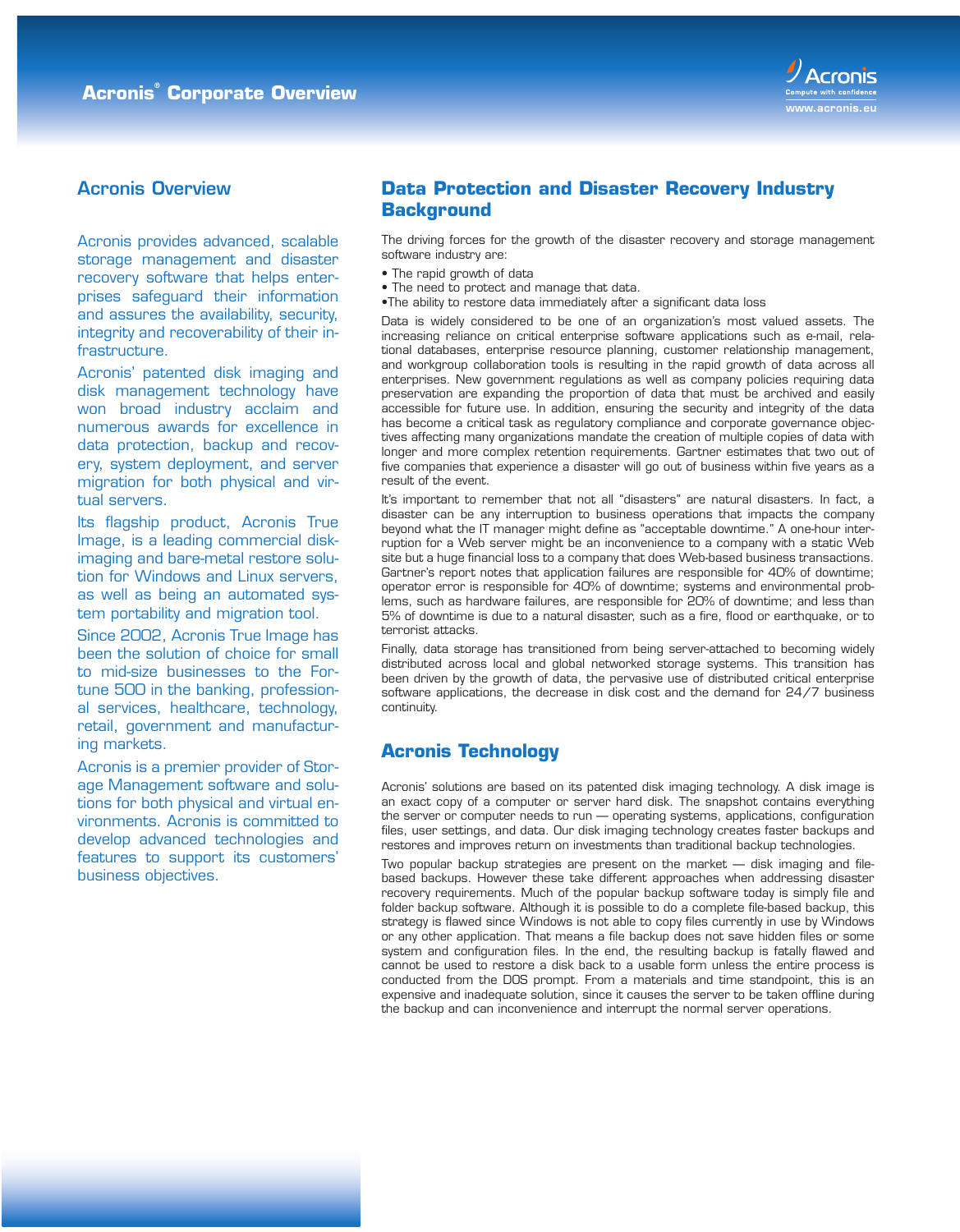

# **Acronis Solutions**

Acronis provides its customers with comprehensive and scalable solutions for disaster recovery and data storage management. Our software enables centralised protection and disaster recovery management of distributed and local data. Acronis provides its customers with high-performance data protection, including backup and recovery, disaster recovery, data migration and archiving, global data availability, replication of data, creation and management of copies of stored data, storage resource discovery and usage tracking, data classification, management and operational reports and troubleshooting tools.

- Backup, Bare Metal Restore and Disaster Recovery Solutions
- Deployment Solutions
- Disk Management Solutions
- Privacy and Security

The Acronis family of products, which supports Windows and Linux environments, provides our customers with the flexibility to purchase and deploy a combination of hardware and software from different vendors. As a result, our customers can purchase and use the optimal hardware and software for their needs, rather than being restricted to the offerings of a single vendor.

#### **Acronis Business Strategies**

Acronis' strategy is to enhance its position as a leading supplier of data management software. Our key strategic initiatives are to continue:

- Extending our Technology Leadership, Product Breadth and Addressable Markets
- Enhancing and expanding our Customer Support
- Expanding Distribution Channel and Geographic Markets Served
- Broadening and Developing Strategic relationships

#### Sales & Distribution Strategy

Acronis' sales and distribution strategy across EMEA is to build a 2 Tier Channel including Value Added Distributors, Value Added Resellers, Direct Marketing Resellers, System Integrators and Original Equipment Manufacturer.

#### Customer Support Service

Acronis offers 24/7 global technical support from our support operations centres in Russia. In addition, Acronis provides support in the United States, Germany, France/Belgium and Singapore. Our worldwide customer support organisation provides comprehensive local and remote customer care to address issues in today's complex storage operations. Our customer support process includes the expertise of product development, sales and customer support engineers. In addition, we incorporate into our software troubleshooting capabilities and provide free web- and fax-based support to our customers. Furthermore, we have implemented a voice-over-IP telephony system to tie our worldwide support centres together with an integrated call centre messaging and trouble ticket management system.

#### Technology-based Alliances and Certifications

Acronis maintains strategic product and technology relationships with major industry leaders to ensure that its software applications are integrated with, supported by and add value to its partners' hardware and software products. Collaboration with these market leaders allows us to provide applications that enable our customers to improve data management efficiency.

Our significant strategic relationships include IBM, Hewlett-Packard, Sun Microsystems, Microsoft, VMware, Red Hat, Novell/SuSE, Oracle, MySQL and Quantum.

We also hold a variety of certifications as per instance Red Hat Ready, IBM Server Proven, HP BladeSystem Solution Builder and IBM Blade Centre Alliance Program.

### **Key benefits of Acronis software include:**

- Fast and easy online backup and recovery without disruption
- Mission critical database backup
- Heterogeneous systems protection
- Central management console

Acronis' award-winning software ensures the business continuity and maintains employee productivity thanks fastest restoration time. Our technically advanced, easy-touse and scalable solutions ensure a high return on investment.